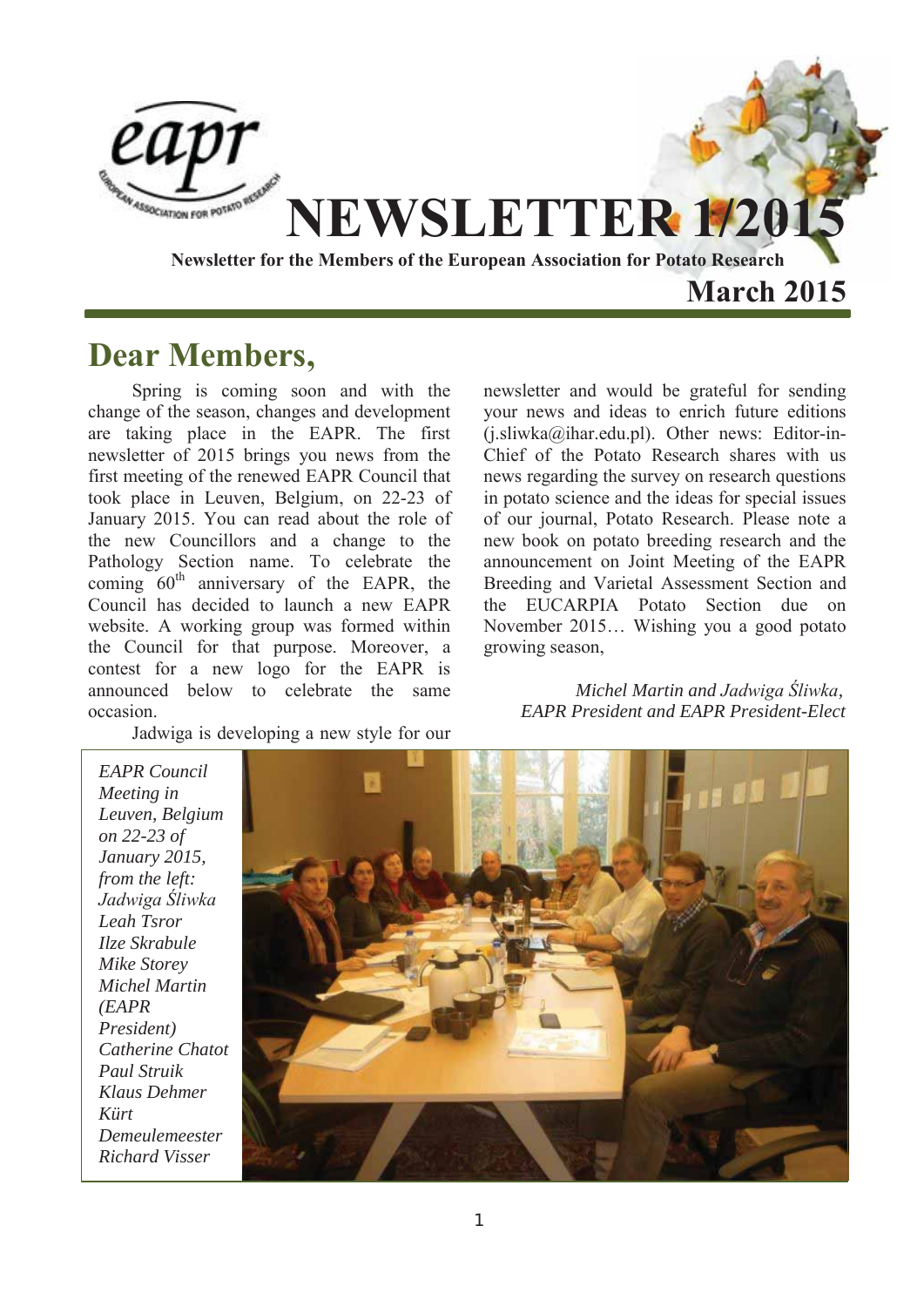### **New responsibilities within the Council**

The arrival of a new team in the EAPR Council brings changes in the responsibilities for the different members. Following the decisions taken during the Council Meeting held in Leuven at the end of January, the updated composition and activities in the EAPR are:

- Ir. Michel Martin, President, in charge of Council business and the  $20^{th}$  Triennial Conference of the EAPR
- Dr. Mike Storey, Vice President, in charge of the EAPR website update and evolution
- Dr. Catherine Chatot, secretary in charge of the administrative work relative to our Association
- Ir. Kürt Demeulemeester, Treasurer, in charge of financial matters and membership working with ISHS
- Dr. Klaus J. Dehmer, Councillor, in charge of the relations with the Sections
- Dr. Ilze Skrabule, Councillor, in charge of the relation with the Country representatives
- Dr. Leah Tsror, Councillor, in charge of the relation with the other Potato societies
- Prof. Dr. Richard GF Visser Councillor, in charge of the Scientific co-operation
- Dr. Elina Virtanen, Councillor,
- Dr. Jadwiga Śliwka, President elect, in charge of the EAPR Newsletter,
- x Prof. Dr. Ir. Paul C. Struik, nonexecutive Council member, in charge of the review Potato Research

There are a lot of things to do for keeping alive our association and to increase its efficiency between our members and on potato science, so everybody will be well busy during the coming years!

*Michel Martin* 

# **Developing ISHS collaboration**

After more than fifty years having the EAPR office located in the Netherlands, our Association found a new base at the office of the International Society for Horticultural Science (ISHS), located in Leuven, Belgium, 30 km East of Brussels. The EAPR status is so now managed through the Belgium laws.

The link between EAPR and ISHS is managed by three year service agreements.

After discussions during the Council Meeting in January, the councillors endorsed the on-going collaboration with ISHS and a new agreement was signed for a period of three years until 2018, on similar basis as the previous one.

*Michel Martin*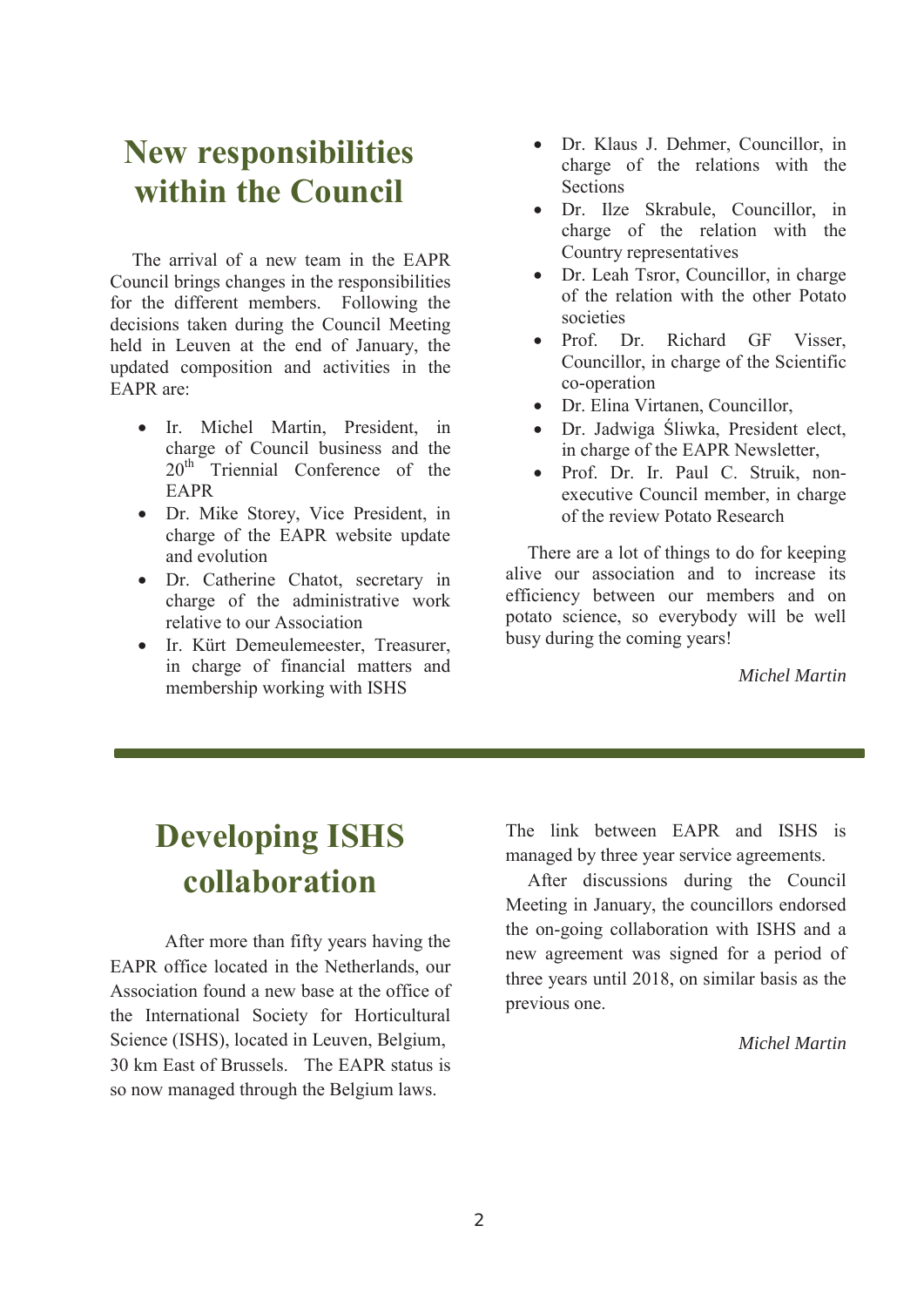### **EAPR CONTEST FOR A NEW LOGO**

*Please find below the guidelines to participate in this stimulating initiative and create our new logo. If you are eligible (see below) and have creative ideas and graphic design talented … please enter in the contest!* 

#### **Guidelines for the new EAPR logo**

- The logo is to be used in all official printed documents, on the front page of each issue of the journal Potato Research as well as on the first page of each publication and on the website
- One should read in full letters EAPR
- As well as European Association for Potato Research in full letters
- Upper case OR lower case letters, or a mix of both
- The logo must not contain any other text besides that required above.
- With an obvious or suggesting drawing referring to the Potato (tuber, leaf, flower …)
- The logo should not be a photograph
- x Black & White OR Coloured, but clearly printable in Black & White as well
- The logo needs to look good and be reproducible at relatively small sizes
- For re-sizing purpose, it is preferred to have entries submitted as a scalable vector graphic in .eps or .svg format and as a version with transparent background of the logo.

JPGs or PNGs (no less than 1000 pixels square) of the logo and its optional coloured variant are also requested.

Each version should not exceed 5 MB.

#### **Eligibility**

 $\bullet$  Entrants might be: - Member of the EAPR or be employed by an EAPR Sustaining Member or

- Students involved in potato research and sponsored by a member or a sustaining member of the EAPR.

• In all cases, the 2015 membership shall be validated.

#### **How to Enter**

- All entries must be submitted online. E-mail your contribution to the following address: eaprlogo@gmail.com
- The email or submission must include the name and EAPR membership number of the entrant or sponsoring member.
- Entrants can submit multiple entries.

#### **Intellectual Property**

- Any person submitting a logo proposal for the contest certifies that he/she is the designer. He/she also certifies that the logo does not infringe the rights of any third party and is not in violation of any copyright.
- All submitted entries must be original and not based on any pre-existing design.
- All entries will become the sole property of the EAPR and may be displayed publicly on the EAPR web site, documents and the Association's journal, Potato Research.

#### **Selection of the winning Logo**

The selection of the winning logo will be made in a two-step procedure:

- Pre-selection of the 5 most appreciated entries by the EAPR Council,

- Then, selection of the best logo by all active EAPR members.

#### **Prize**

Adding to the honour of being published on all future EAPR documents and website, **the winner will be invited by the EAPR Council (free Conference fees) to attend the 20th Triennial Conference of the EAPR in Versailles (July 2017)**.

#### **Timetable for the logo contest**

- Deadline for submitting entries: **June 30, 2015**
- Pre-selection by the Council: August 31, 2015
- Selection by EAPR members: October 2015
- Publication of the awarded logo in the next issue of this Newsletter.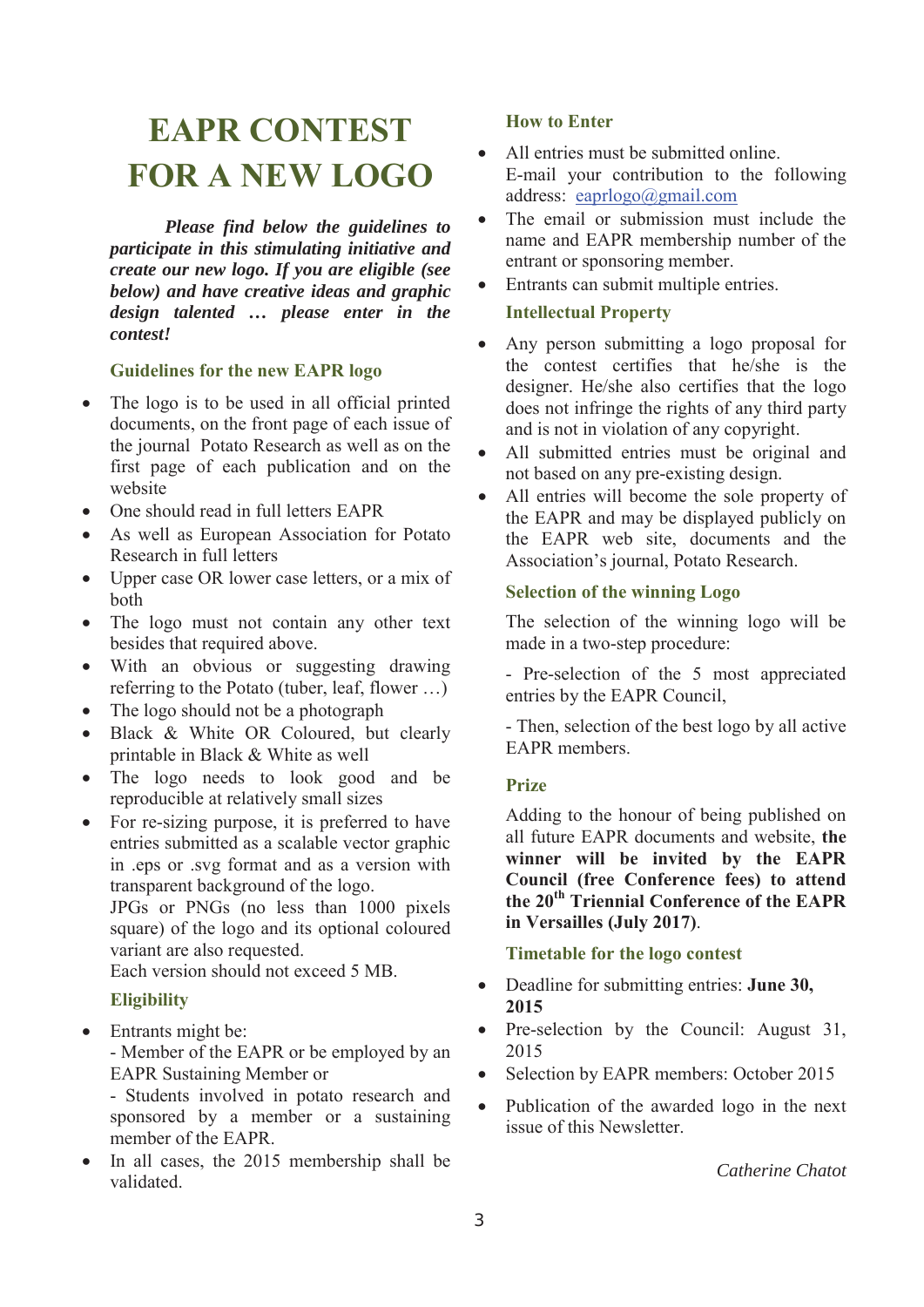

# **Joint Meeting of the EAPR Breeding and Varietal Assessment Section and the EUCARPIA Potato Section**

The next Joint Meeting of the EAPR Breeding and Varietal Assessment Section and the EUCARPIA Potato Section will be held on 15-18 November, 2015 in Vico Equense, Italy.

We aim for a broad audience, covering all relevant aspects of potato breeding and genetics. To encourage the participation of young scientists we will have highly reduced fees. The details of the event will be announced in a circular letter in short.

 The town of Vico Equense is located on the

Sorrento peninsula, in front of Capri. It is an ideal starting point for excursions to the famous Amalfi Coast, to Sorrento, Capri and the ruins of Pompeii. It is also a place where you can enjoy a real Italian-style pizza, being home of the famous "Universita' della pizza", where you can order pizza by the meter. Please find information on Vico Equense at the following website: http://www.vicoturismo.it/ . It will be a pleasure to welcome you in southern Italy in November 2015.

> *Domenico Carputo Organizer*

## **New section name: Pathology & Pests Section**

The idea of changing the name of the Pathology Section to Pathology & Pests Section was raised several times in the past during meetings of the Section members: in 2010 Carlow Pathology Meeting and in 2011 EAPR Congress in Oulu.

The reason for the name change was due to the inconsistency of including topics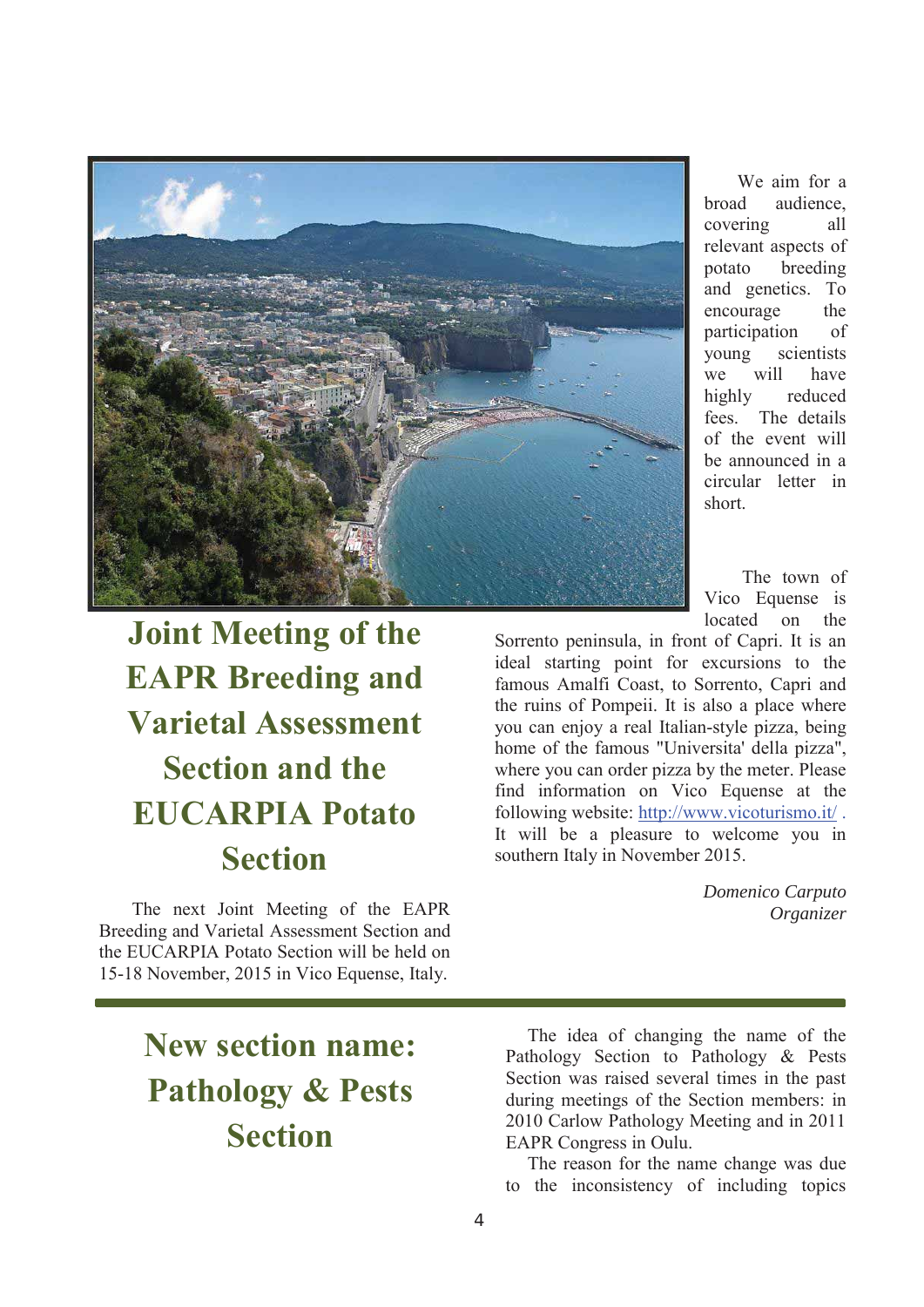related to pests under the umbrella of the Pathology Section, although nematodes were usually included. However, Colorado beetle and wireworms for example, were presented sometimes in the Agronomy or Physiology or Pathology sections.

After several discussions amongst the members of the section (in the 2013 Jerusalem Pathology meeting and in the 2014

### **New book on potato breeding research**

Dr. Ulrich Darsow is a retired scientist, who has been engaged for decades in the breeding research of potato resistant to late blight in Julius Kühn Institute (JKI) - Federal Research Centre for Cultivated Plants (formerly Federal Centre for Breeding Research on Cultivated Plants, BAZ), Institute for Breeding Research on Agricultural Crops in Gross Lüsewitz, Germany. In 2014 he published the compendium of his knowledge in the 441 issue of the Julius-Kühn-Archiv, entitled 'Pre-breeding and breeding of potatoes for quantitative resistance to *Phytophthora infestans* on foliage and tubers and for different utilization - problems, solutions and results'. On over 316 pages, the author informs about importance of late blight in potato, explains both types of resistance, and discusses factors influencing resistance expression. The state of research on pathogenicity of *P. infestans* as well as on resistance on foliage and tubers is reviewed. Epidemiological aspects in assessment of late blight resistance, its stability and the strategy of its use are comprehensively considered. Breeding for late blight resistance in past and

EAPR Congress in Brussels), it was agreed by all participants to change the name to Pathology & Pests Section, which will cover topics of Crop Protection (e.g. bacterial and fungal pathogens, nematodes, insects), except viruses and their vectors which are covered by the Virology Section.

> *Leah Tsror Pathology & Pests Section Chair*

present is analyzed and reasons for mainly globally insufficient results are given on the background of about 45 years successful prebreeding under long-day conditions at JKI Gross Lüsewitz. Other aspects of potato research are discussed, as well. Text is well illustrated with tables.



The book is available in open access under the link http://pub.jki.bund.de in the part **Aktuelles** 

> *Ewa Zimnoch-Guzowska Honorary Member of EAPR*

### **Potato Research issues**

1. During the General Meeting in Brussels EAPR members expressed their desire to see more special issues published by Potato Research. The Council therefore invites members to serve as guest editors by drafting a proposal for a special issue on topical issues in potato science and submit that proposal to the editor-in-chief. Once